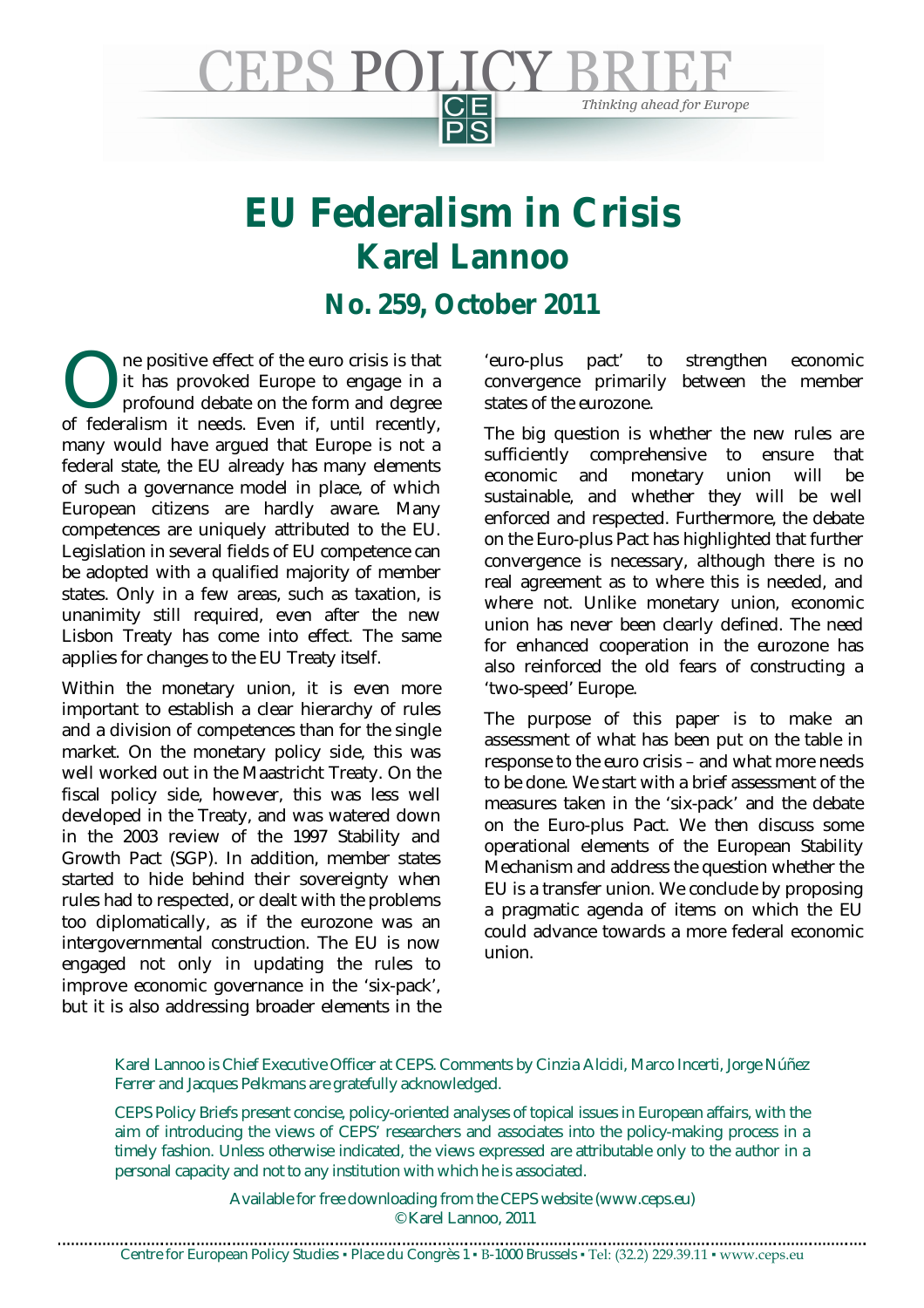# **The 'Six-pack' and the Euro-plus Pact**

With the measures referred to as 'Six-pack', the EU proposed to improve European governance, by correcting the weaknesses of the Growth and Stability Pact and broadening the macroeconomic elements of the Maastricht criteria. The package, which is composed of six different measures grouped under three different areas of action, was adopted by the European Parliament and the EU Council under the co-decision procedure. Reactions from member states demonstrated the sensitivity to allocating more powers to the EU in this domain. The question remains whether the rules will be sufficiently comprehensive and properly enforced once they are in place, as this is one of the flaws revealed by the current crisis.

The six different measures consist of the European Semester for strengthened coordination of economic and budgetary policies, a framework for preventing and correcting excessive government deficits (a 'reinforced' Stability and Growth Pact) and a framework for preventing and correcting macroeconomic imbalances. The measures are subdivided between the preventive – aimed at preventing a crisis of public finances from happening again – and the corrective – intended to give appropriate incentives to member states to return to the right path. Included amongst the latter are semi-automatic sanctions imposed by the European Commission in instances where the rules are not respected and that can only be cancelled by a decision taken by a qualified majority of member states in the EU Council, the 'reverse majority'.

The European Commission is assigned a crucial role in the 'six-pack' for macroeconomic and fiscal surveillance, which has ruffled feathers in many member states. France and Germany, which were behind the weakening of the Pact in 2003, had strong reservations regarding the automaticity of sanctions. Other states argue that the adoption of national budgets is a unique responsibility of national parliaments, which cannot be overruled by an unelected administration. It is evident, however, that only a closer monitoring of fiscal policies can help to prevent future fiscal crises in the eurozone, and that a central body needs to be clearly appointed in charge and given overriding powers.

In addition to these measures, EU governments have also, at the insistence of Germany, embarked on introducing a broader set of measures aimed at improving the competitiveness of the EU and the eurozone member states. Better monitoring of certain indicators in the different member states should prevent the EU, and in particular the eurozone, from falling into the same situation again. This concern led to the creation in March 2010 of the Van Rompuy Group, named after the President of the European Council, and in March 2011 to the adoption of the Euro-plus Pact by the 17 eurozone member states, and six other noneurozone states. The outcome of both initiatives, however, indicates that a broader debate about the nature of economic union would be required before agreement on specific detailed measures, as discussed below, can be achieved.

The report of the Van Rompuy Group (published in October 2010) underscored the measures proposed by the European Commission in the 'six-pack', such as the preventive and corrective measures, and the automaticity of sanctions. It proposed the use of a limited number of indicators as measures to prevent imbalances between EU member states, and particularly between the eurozone members. The report also stressed the need to make the crisis management framework a permanent feature. But a proposal to institute a Committee of Wise Men to monitor and make recommendations on the state of the European economies was not retained.

The Van Rompuy Group's recommendations were superseded by the Deauville compromise reached between the heads of state and government of France and Germany meeting the same day as the report was published. In return for delaying the automaticity of warnings and sanctions, France agreed with Germany for a revision of the EU Treaty's 'no bail-out' clause, and the creation of a permanent crisis management mechanism with the participation of the private sector. The compromise showed that, above all, the larger member states object to a more federal nature of the EU. In its readings of the 'six-pack', however, the European Parliament insisted on the automaticity of sanctions, requested a permanent economic dialogue with the finance ministers and demanded increased powers for the European Commission in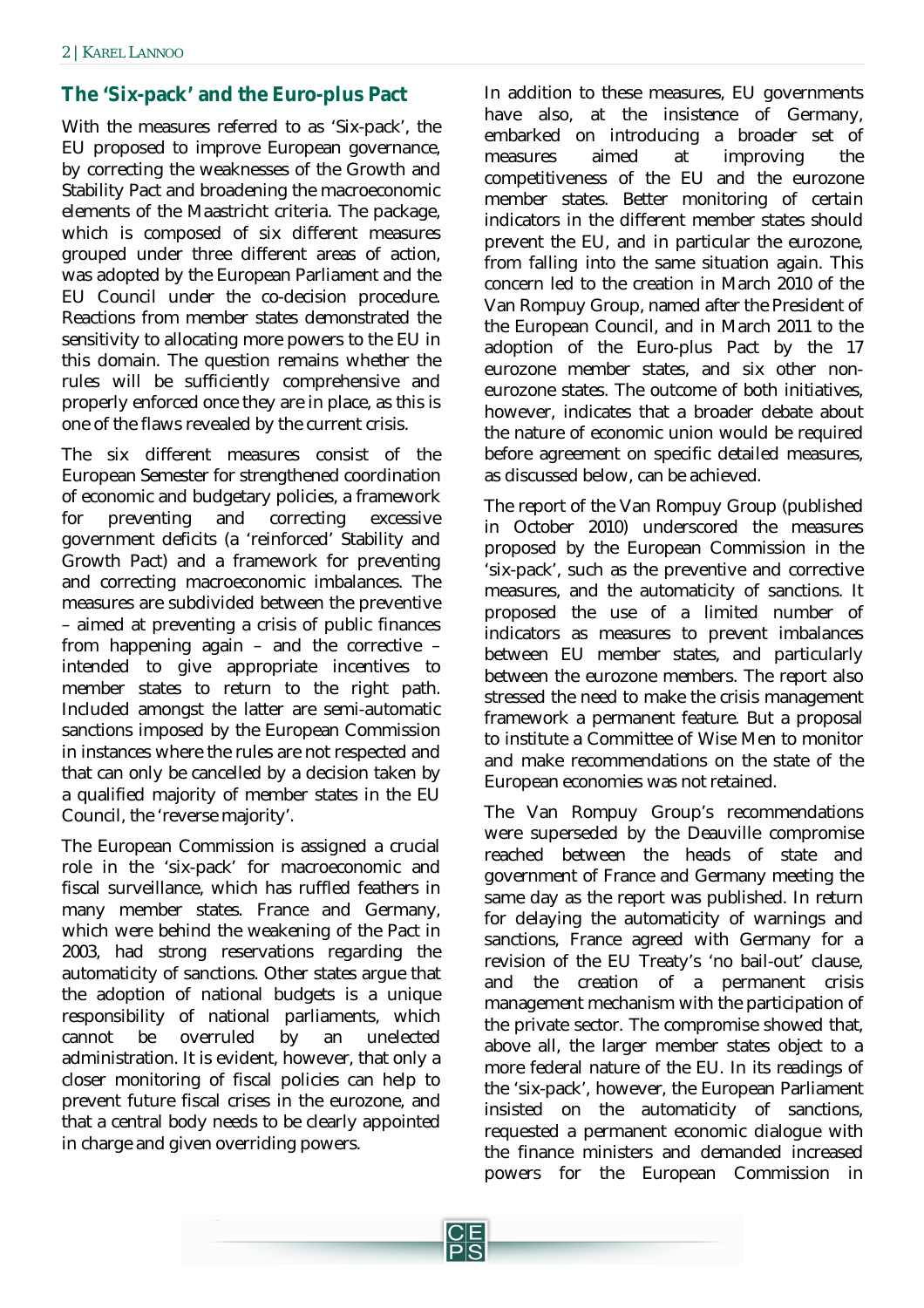gathering information.<sup>1</sup> It should be recalled that the Parliament had no role at all under the 1997 SGP, a 'federal' anomaly, but that its role in the initial Commission proposals to improve economic governance was also very limited.<sup>2</sup>

The federal nature of the economic governance package continued to be critical. In early 2011, the German government proposed the adoption of a 'Competiveness Pact' in return for its support to the extension of the firepower of the European Financial Stability Facility (see below). Three quantifiable indicators would function as benchmarks to judge the competitiveness of eurozone member states, and states would begin work on a series of six measures to enhance competitiveness in the areas of labour markets, tax and fiscal policy. These measures include the abolishment of automatic wage indexation, the mutual recognition of diplomas, a harmonised corporate tax base and the introduction of national bank resolution regimes. Some of these measures are pure single market matters, however, and should in fact apply to the EU as a whole (see the table in the Annex).

The 'Euro-plus Pact', as it was later denominated, was signed on March 11th by the 17 eurozone and six other non-eurozone member states. However, it would have been preferable if the list of measures had resulted from an open debate on the rationale of economic union, and what initiatives could be better coordinated at EU rather than at national level. Instead, the measures came as a result of the explicit demand by one member state, and on the basis of a flawed concept of what constitutes 'competitiveness'. The idea behind the Pact is that higher

1

productivity leads to higher competitiveness, which is not always supported in reality (see Gros, 2011). The actual system of economic governance that is emerging thus consists of debtor countries being obliged to accept prescriptions on fiscal policy and structural reforms imposed by creditor countries, which are free to conduct their economic policy without any meaningful interference.<sup>3</sup> In addition, the gap between the eurozone and non-eurozone countries is being widened, even if six noneurozone member states signed-up to the Pact.

A complete anomaly is that the progress on and compliance with the Euro-plus Pact will be monitored by the Heads of State and Government (HoSG). This directly contradicts the conventional EU structure, in which the European Commission acts as the guardian of the EU Treaties, and underlines the tensions that exist between the Commission and most member states. Moreover, HoSG does not exist as a structure, which immediately raises the question whether the Pact will be monitored at all.

# **The European Stability Mechanism**

By its nature, the European Stability Mechanism (ESM) combines both federal and intergovernmental elements. It is federal as it uses the reputation and ratings of the best sovereigns of the EU to borrow in the market and to lend to member states with financing problems. But the decision-making is intergovernmental: every eurozone member state must agree on the scheme and ratify the Treaty change, and decisions to provide loans are also taken by unanimity. In addition, liability to the fund is limited to the amount of each country's share of the capital.

The ESM was the (provisional) conclusion to more than one year of sovereign crisis in the EU, and should become a €500 billion permanent fund from 2013 onwards. It will take over the functions of the temporary €60 billion Treatybased European Financial Stability Mechanism Fund (EFSM) and the €440 billion intergovernmental European Financial Stability Facility (EFSF) created in May 2010 to deal with the widening problems in Europe's southern

<sup>1</sup> On the automaticity of sanctions, the EP compromise foresees that in case the Council does not adopt a Commission recommendation in the first instance, or does not take a vote at all, the Commission shall, after a cooling-off period of one month, again put forward the same decision. This recommendation is adopted automatically, unless within 10 days a majority of the eurozone countries rejects it. The vote of the member state(s) concerned would not count (http://www.europarl.europa.eu/en/headlines/content /20110429FCS18371/html/Economic-governancepackage-explained).

<sup>2</sup> The EP role in the original Commission proposals for the six-pack of 29 September 2010 was also very limited (http://ec.europa.eu/economy\_finance/articles/eu\_econ omic\_situation/2010-09-eu\_economic\_governance proposals\_en.htm).

 $\overline{a}$ <sup>3</sup> See editorial by Cinzia Alcidi and Karel Lannoo, "Competitiveness with 17 or 27", CEPS Newsletter, March 2011.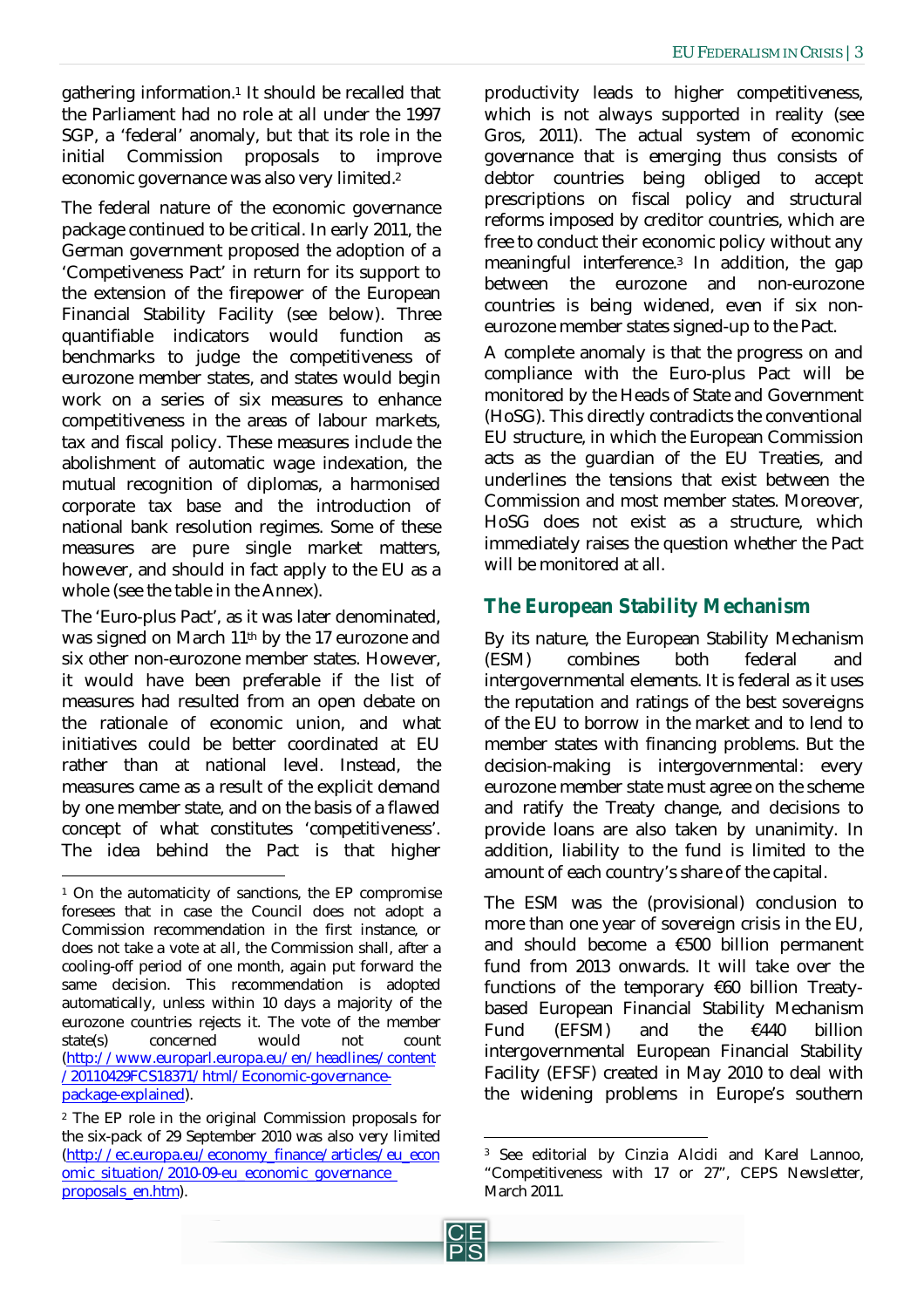rim.<sup>4</sup> The ESM will only formally start after a change to the EU Treaty has been ratified by all the member states. This step is necessary as the Maastricht Treaty prohibits monetary financing and the bail-out of other member states (Arts 123 and 125). The change was initially seen as almost impossible given the problems experienced in ratifying the Lisbon Treaty.

The EFSF statutes state that all the most important decisions have to be taken by unanimity: "The Guarantors agree that the matters affecting their roles and liabilities as Guarantors shall require to be approved by them on a unanimous basis" (EFSF, Art. 105). Similar clauses will apply to the draft ESM, which states that decisions by mutual agreement concern the granting of financial assistance, the terms and conditions of financial assistance, the lending capacity of the ESM and changes to the menu of instruments.<sup>5</sup> Initially, the EFSF did not allow the fund to directly intervene in secondary bond markets, but this was changed at the Eurozone Council of 21 July 2011. The Council allowed for intervention, but only on the condition that it was undertaken "by mutual agreement of the EFSF/ESM Member States to avoid contagion" (the initial draft of the Euro Council conclusions had even mentioned "unanimous" agreement).<sup>6</sup> This restriction does not augur well, however, for the future of the EFSF, given the disagreements on this subject in the European Central Bank, and the limited size of the fund as compared to the amounts of outstanding debt of the troubled southern European member states and Ireland. Also the ESM will be allowed to buy bonds in the secondary markets.<sup>7</sup>

The Council of 21 July furthermore decided that the EFSF can also participate in bank recapitalisations "to address contagion". This was confirmed at the 26 0ctober 2011 Eurozone summit meeting, but only as a resort, if private and national funding sources are exhausted. But the full lessons of the 2008 episode with bank rescues will have to be taken into account, as the Council stated, meaning that such recapitalisation will have to be administered at EU level in full compliance with EU state aid rules. This again emphasises the need for the complete integration of the EFSF into the Community structure, which is unclear for the time being.

# **A transfer union and fiscal federalism**

As a result of the large rescue packages for peripheral EU member states, the public debate in some northern member states has characterised the EU as a 'transfer union'. It is argued that the EU could only continue to exist as a result of large transfers from the north to the south. In reality, however, such transfers have only occurred so far in the context of the EU budget (structural and cohesion funds), and, in the sphere of the euro-crisis, are loans to troubled states, albeit at preferential rates. The transfer would only materialise in the event of nonrepayment.

From a fiscal point of view, the EU today is still far cry from a genuine federal construction. While, in the sense of fiscal federalism, redistribution takes place at the EU level, it only concerns a very limited part of total public spending. The EU budget represents less than 1% of the EU's GDP, compared to about 20% in the US. Moreover, around 40% is spent on the Common Agricultural Policy and rural development, with direct payments to farmers accounting for approximately 80% of the costs. There is really no plausible rationale for this policy under the theory of fiscal federalism, i.e. that it can be done better at EU than at the local level. The other large chunk of spending, under regional and structural programmes, could be considered as genuinely federal. However, many

1

 $\overline{a}$ <sup>4</sup> The European Financial Stability Mechanism (EFSM), created in April 2010 as a temporary financing mechanism of €60 billion loans for Greece, Portugal and Ireland, is based upon an EU Treaty facility to allow financial assistance to a member state in difficulties. Under the EFSM, the borrower is the European Union.

<sup>5</sup> Term Sheet on the European Stability Mechanism, 21 March 2011.

<sup>6</sup> Statement by the Heads of State or Government of the euro area and EU institutions, EU Council, 21 July 2011, p. 3.

<sup>&</sup>lt;sup>7</sup> "The ESM can purchase the bonds of a Member State, which is experiencing severe financing problems, on the primary market, with the objective of maximizing the cost efficiency of the support. Conditions and modalities under which bond purchasing would be conducted will

be specified in the Decision on the terms and conditions of financial assistance." The latter provision implies that this should also be decided upon by mutual agreement. See Term Sheet on the European Stability Mechanism, 21 March 2011.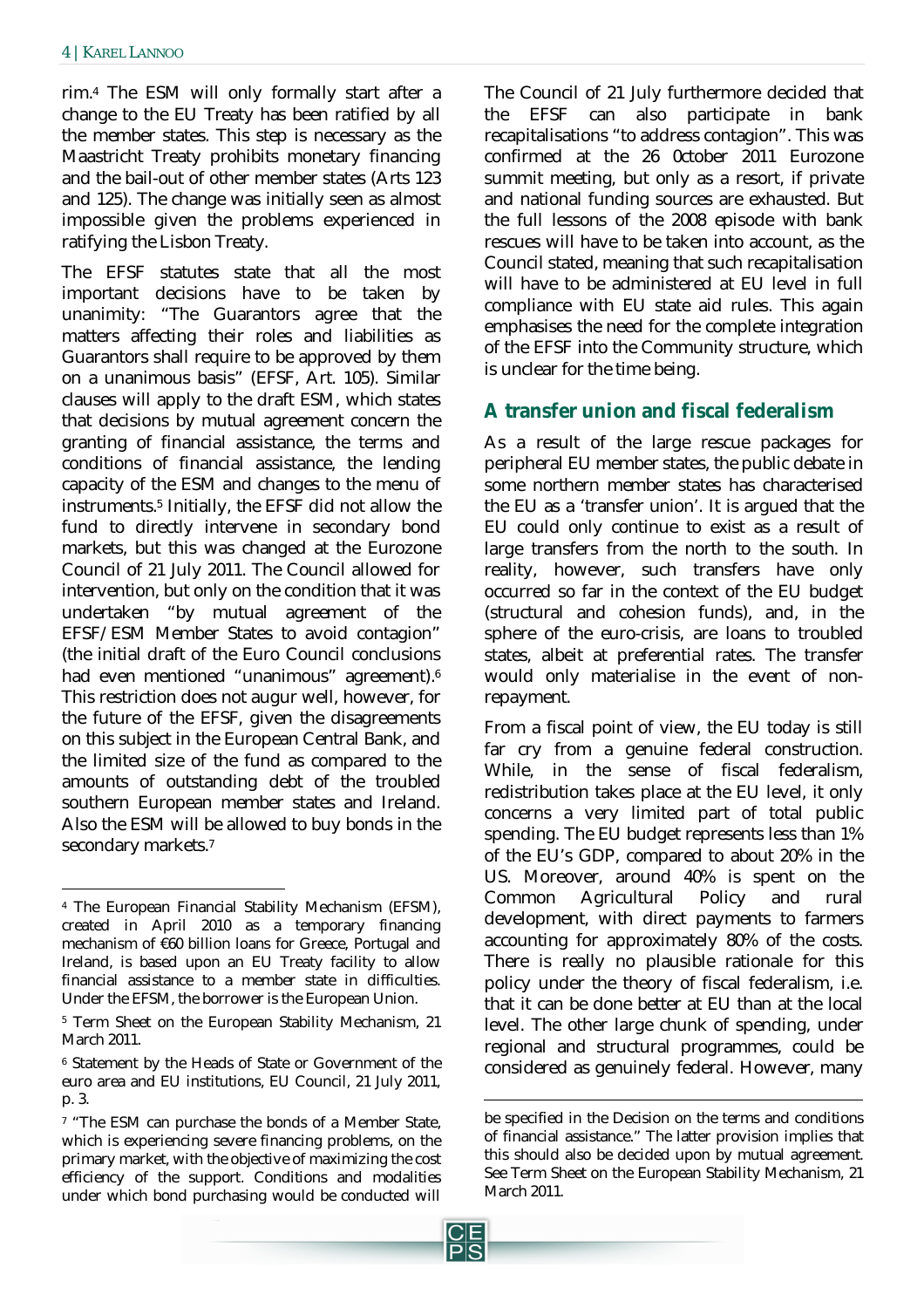other forms of spending could, in a 'federal' sense, be better assigned at the EU level, as they could be more efficiently allocated. This is for example the case for spending on research and development, cross-border infrastructures, external actions, defence or elements of industrial policy. The EU has a large R&D programme, the Framework Programme for Research, but again, this fund represents only about 7% of national spending on R&D. For the other areas, the budget offers some support, but they are very limited in comparison to national expenditures or the real needs for an efficient policy.

Hence, to label the EU as a 'transfer union' is a complete misnomer in the current circumstances.<sup>8</sup> What could usefully be done however at this time, as also with a debate on economic union, would be to engage the EU member states in a healthy exploration of fiscal federalism, i.e. whether and how to establish a normative framework for the assignment of functions to different levels of government and the appropriate fiscal instruments for carrying out these functions. This could demonstrate, in the context of the huge current budgetary constraints for governments and the upcoming EU financial perspectives 2014-2021, that efficiency gains could be realised by allocating expenditure differently in the EU.

But expenditure also means resources. The EU budget is not very federal in its sources either. The largest part of the EU budget is limited to a small share of the gross national income (maximum 1.04%) of the member states, and increasingly comes from direct contributions from the member states (accounting for about 60% of the EU budget). The EU has recently launched a debate for one or more new own resources, but it is very unlikely that the member states will be willing to open a discussion on the subject. Recent EU budget discussions have proven to be very acrimonious, with insistence by some parties on numerous exceptions, which makes it almost impossible to work out who gets what (see Haug et al., 2011). Current budgetary constraints make it doubtful that big changes will be made in the next round of the EU financial perspectives expected to start in 2012. And the limited importance of own resources gives the EU

member states easy leverage over the European Commission. An example of a possible new own resource for the EU budget, following the financial crisis, is a bank tax, or possibly a financial transaction tax, but this would disproportionally come from member states with large financial sectors, and thus seems difficult to implement in practice.<sup>9</sup>

# **A pragmatic agenda**

Given the political sensitivities surrounding 'more Europe' at this stage and for the foreseeable future, the EU will have to extract the most it can out of the available federal instruments and institutions.

## *A broad role for the ECB and bank recapitalisation through the EFSF*

Since the beginning of the financial crisis, the ECB has lowered its criteria for liquidity-providing operations to the financial sector, and with the start of the sovereign crisis, also started to directly buy government bonds in the markets. In so doing, the ECB has expanded its mandate from the maintenance of price stability to broader financial stability considerations. The purchase of bonds, however, has not been a consensual decision by the ECB, as evidenced most clearly by the recent departure of Jurgen Stark from its board.

The ECB was initially characterised as a central bank with a narrow mandate, i.e. the maintenance of price stability. The financial crisis, however, has shown that a central bank that myopically focuses on price stability may actually fuel asset price bubbles through a process of excessive credit creation, as was the case in the run-up to the crisis in several eurozone member states, but also in the US. A trade-off may thus exist between price stability and financial stability, which requires a central bank to also monitor the evolution of credit expansion and asset prices (De Grauwe & Gros, 2009). How financial stability is defined and what this means for the operational framework of the ECB remain open questions, however. In general terms, a

1

<sup>9</sup> The European Commission proposed a transaction tax on 28 September 2011, but it is very unlikely that this will be approved by all the member states, and may thus be approved as 'enhanced cooperation', which will make it even less effective.

<sup>1</sup> <sup>8</sup> See Heinen (2011) for an overview.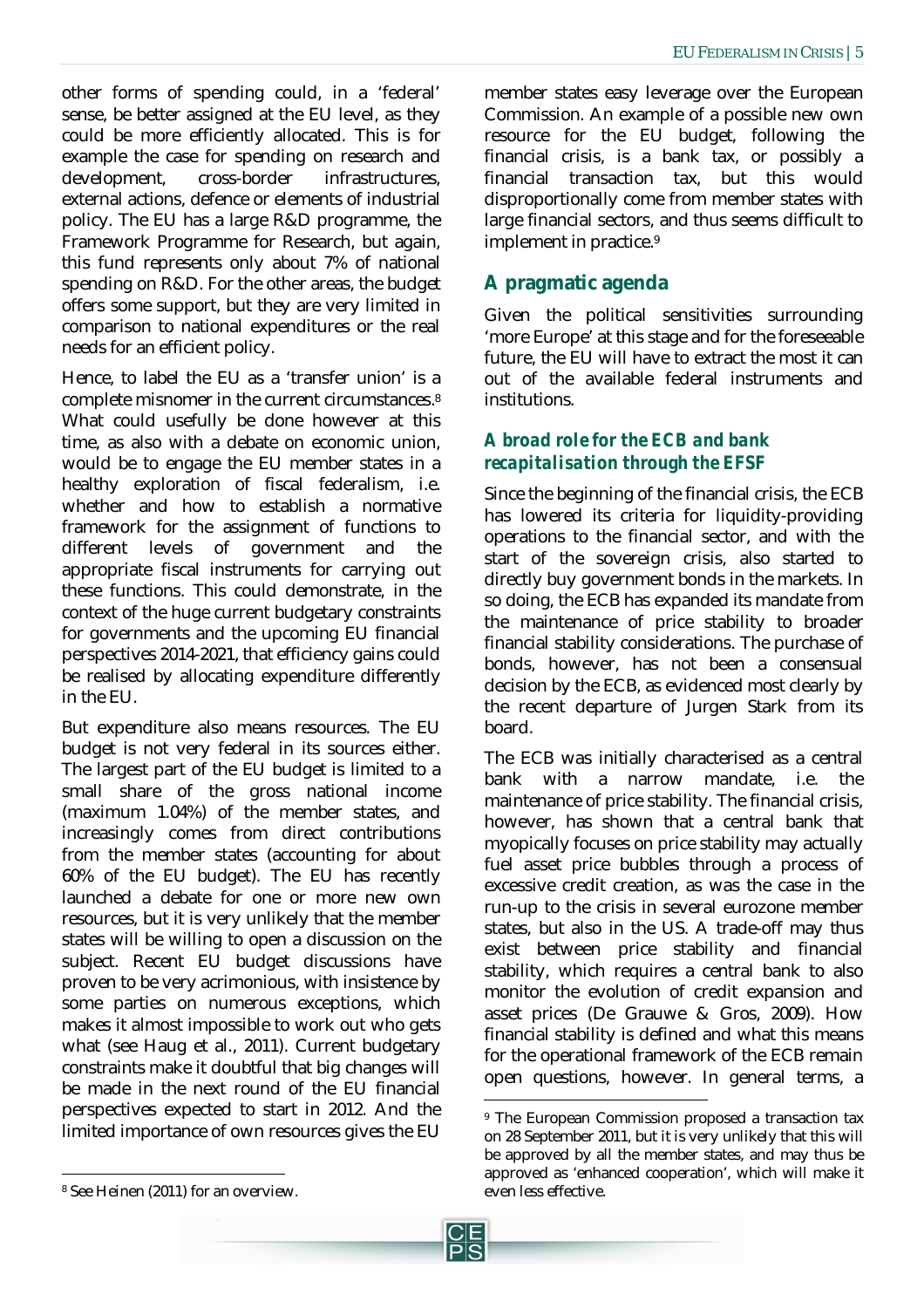broadening of the mandate would require the identification of monetary tools (other than the interest rate) to be used in order to avoid excessive credit creation, as well as a closer involvement of the ECB in financial supervision. The latter has already taken place with the creation of the European Systemic Risk Board within the ECB.

Pro-active intervention of the ECB in capital markets, however, meets fundamental opposition in some circles and member states, particularly in Germany. It has been argued that this exceeds the mandate of the ECB, reduces the disciplinary mechanism of capital markets and fuels inflation. Prominent German policy-makers, including the Head of State Christian Wulff and Bundesbank President Jens Weidmann, have openly voiced this view. <sup>10</sup> Weidmann has also stated that the democratic and accountability framework would not justify such initiatives. Others have argued that the 'runs' on the sovereign debt can only be countered in this way, as, within a monetary union, member states do not dispose of the means to stop such dynamics, or prevent the movement of funds to other countries.<sup>11</sup> The open disagreements about bond purchases, however, have a very damaging impact on the markets.

A European form of a Troubled Asset Relief Programme (TARP), as implemented in the US in 2008 in response to the financial crisis, has been suggested by some.<sup>12</sup> Through a euro-TARP, banks with low levels of capitalisation and/or large exposures to distressed sovereigns could be refinanced by the EFSF. In return, banks would have to maintain their credit lines and loan portfolios, while a central supervisory entity would closely monitor bank risks. It has been proposed that banks will need to finance the governments concerned at the ECB's discount rate until the market stabilises. Assisted banks will also have to respect conditions imposed by the EU's state aid authorities regarding the nondiscriminatory and temporary nature of aid and the need for adequate remuneration. The decision of October 26th, however took a very distorted picture of the capital needs of the banking sector

1

in using a risk-weighted assets capital ratio (Tier 1), with limited adjustments for sovereign exposures (see Lannoo, 2011b). This again benefitted the banks of the two largest eurozone member states.

#### *Strict application of the new six-pack rules*

The implementation of the new SGP will need to be vigorously monitored. Much goodwill has been lost by the EU as monitor of the pact over the last two years, and it will take huge efforts to regain it. The slightest infringement of the new rules will require immediate action. The EU Commissioner in charge will need to be capable of taking a strong position as soon as a problem becomes apparent, without having to wait for an EU Council decision on the subject.

Given the doubts about the legitimacy of the centre to exercise control over largely local fiscal powers, the European Parliament should also play a stronger role in this domain, in much the same way it does vis-à -vis the 'Six-pack'. The EP specifically proposed the possibility to demand testimonies from national finance ministers. In addition, an elected official of the eurozone should bear political responsibility for enforcing the Pact, which could be performed by a national finance minister or a politician appointed by and accountable to the European Parliament. S/he could be a Vice-President of the European Commission, and chair the Ecofin meetings, in the same way that the High Representative chairs the Foreign Affairs Councils. This would be a better solution than a Eurozone Council President, as proposed by the October 2011 European Council.

#### *Full means for new supervisory authorities*

In response to the problems revealed in adequately supervising the financial sector, the EU made substantial changes in the supervisory structure through the creation of European supervisory authorities (ESAs). These new entities can be considered as embryonic federal supervisory authorities, as they have effectively been attributed powers that were revealed to be lacking and that can better be executed at European level. These include EU-wide collection and exchange of supervisory information, mediation between national supervisors and formal delegation of tasks, and the monitoring of

<sup>10</sup> See for example the remarks of Jens Weidmann, as quoted in the *Frankfurter Allgemeine*, 19 September 2011.

<sup>11</sup> See Paul Krugman, *New York Times*, 11 September 2011.

<sup>12</sup> See George Soros in the *Financial Times*, 29 September 2011 and Lannoo (2011a).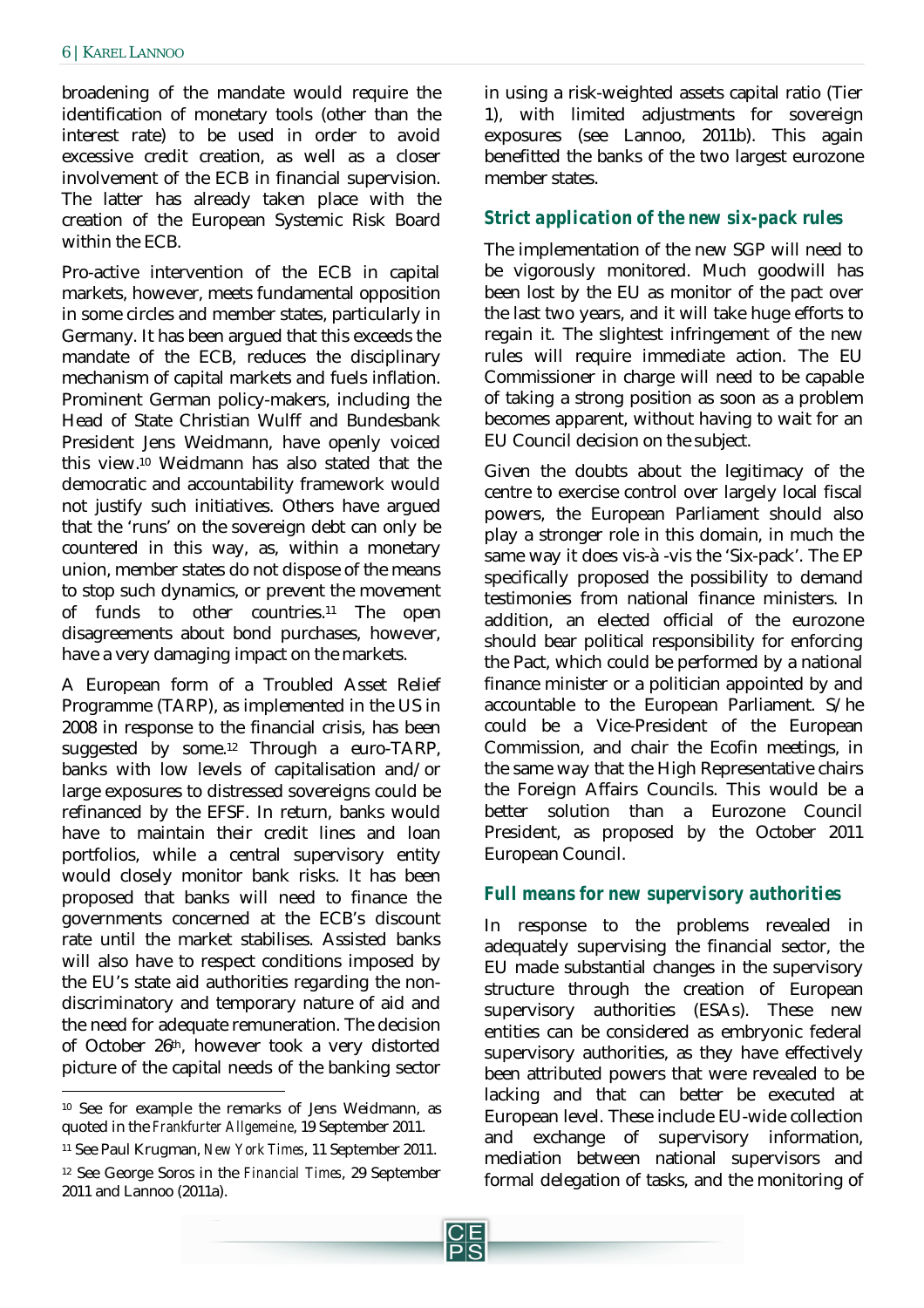national supervisory authorities. The ESAs can take decisions on individual cases in exceptional circumstances in emergency situations and carry out some unique supervisory tasks, which at present are most developed for the European Securities and Markets Authority (ESMA) (see Lannoo, 2011c).

It is widely agreed, however, that the ESAs' current resources are not sufficient for these tasks, a problem that should be addressed rapidly if the EU wants these authorities to live up to the expectations. The tasks are huge, and doubts are growing as a result of, for example, the delays with the licensing of rating agents by ESMA, the quality of the second stress test carried out by EBA and the reluctance of national supervisory authorities to let the ESAs grow into their new roles. The European Commission and national supervisory authorities should therefore urgently second temporary experts to the ESAs, and intervene as necessary when tensions arise between national and EU authorities.

### *An EU-wide deposit guarantee and bank resolution fund*

An EU-wide deposit insurance and bank resolution fund should be established as soon as possible to assist banks in trouble. Unfortunately, the planned amendments to the deposit guarantee schemes Directive have removed crucial elements of the Commission's proposal that would have allowed for some form of cofinancing between schemes. These developments are not particularly encouraging for the prospects of a possible EU-wide bank resolution scheme, on which a proposal is expected before the end of this year.

Harmonisation of deposit guarantee schemes in the EU was first covered by a 1994 EU Directive. Amendments in 2008 brought the minimum level of protection to €100,000, but left further harmonisation to be addressed at a later stage. The July 2010 Commission draft proposed 1) faster pay-out, 2) minimum ex-ante funding, 3) better spending and 4) mutual borrowing amongst different schemes. Discussions in the context of the first reading have regrettably indicated that member states and the European Parliament do not agree on more EU-wide harmonisation in this domain, which would have eliminated many of the distortions among the member states. Both institutions scrapped the possibility of borrowing between schemes, which would have been a first step towards an EU-wide scheme. Also the use of the fund for other purposes than depositor protection appears to have been rejected.

It should be recalled that in September 2008 the Dutch Ministry of Finance initiated a proposal for a European bail-out fund, and informally discussed this with the French Ministry of Finance. The proposal, however, was firmly rejected by the German government ahead of the G-4 Elysée Summit of 4 October 2008. EU governments preferred to resort to large national bail-out programmes, the consequences of which are still being felt today. Through the European Financial Stability Facility and the decision of the October 26th Council, the EU now has the structure in place for a truly European support fund for the banking sector, which it did not have in 2008. It should put this into motion as soon as possible, taking into account the lessons from the 2008 crisis and applying EU state aid rules. A eurozone recapitalisation fund would be much more effective in limiting distortions to the functioning of the single market, compared to the current arrangement of ad hoc guarantees and support mechanisms. These funds should be conditional on the introduction of structural reforms, as well as temporary and remunerated.

In addition to a European TARP, a eurozonewide deposit-guarantee scheme should also be created. All banks in the eurozone would be obliged to participate in a pre-funded scheme and to pay a premium based on their retail deposit base. Such a fund could, over time, be merged with a European TARP to become a marketfunded, EU-wide bank resolution scheme.

## *Completing the Single Market and furthering the debate on economic union*

The European Commission is committed to complete the single market, further to the Monti report (see Monti, 2010). The report lists 12 priority areas comprising some 50 different proposals, to foster growth and employment. It covers the digital single market, intellectual property, public procurement, corporate taxation, labour mobility and some measures that were also raised in the Euro-plus Pact. This should bring the EU a step closer to an economic union,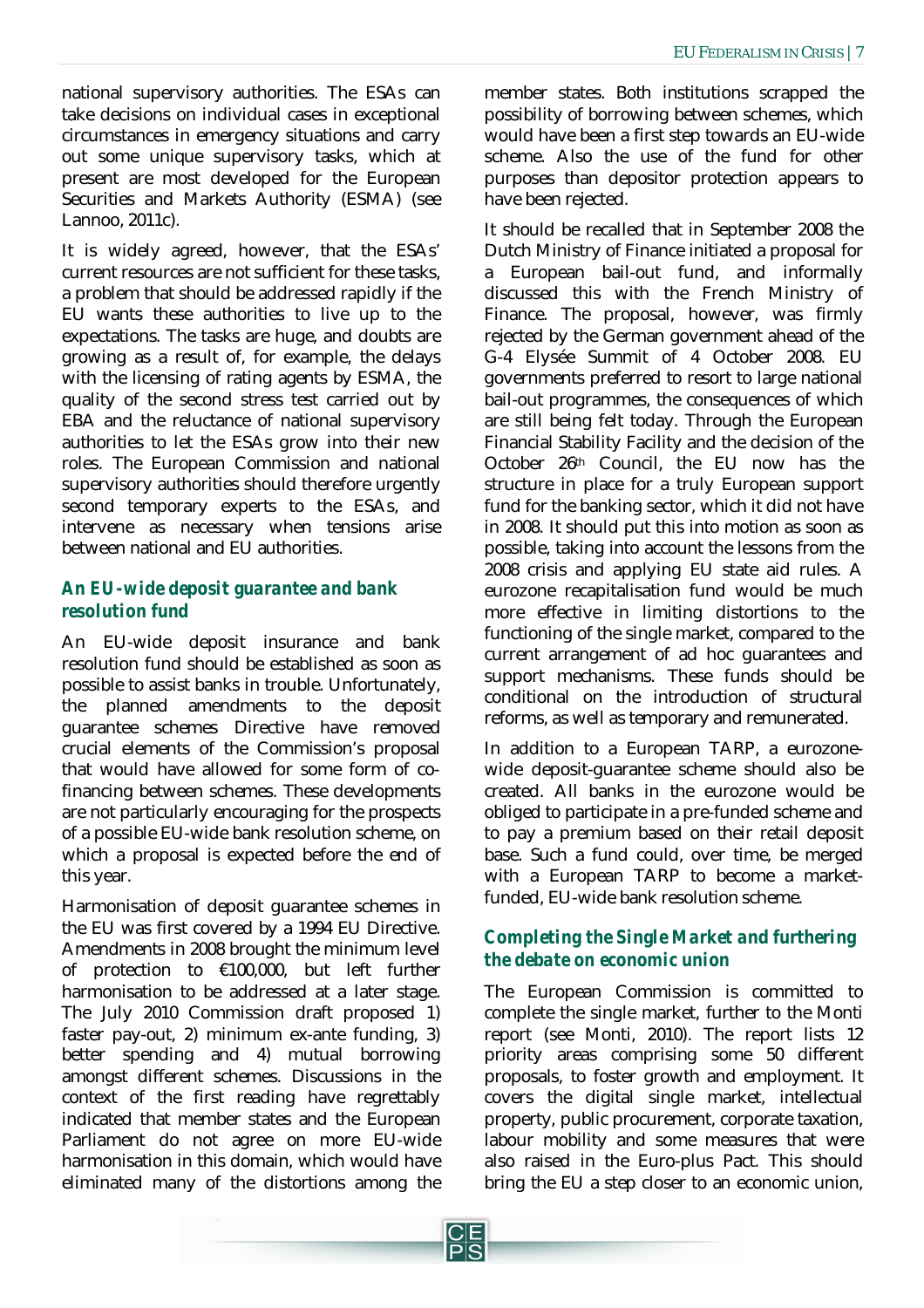although the debate on the Single Market Act has not been phrased in this sense. In addition, the overlap with some Euro-plus Pact items is confusing and left unexplained.

A full economic union, however, is much more than the Single Market Act. An economic union would imply further integration of labour markets and a harmonisation of pension systems, an EU industrial policy and an integrated market for professional services and a much higher degree of harmonisation of direct and indirect taxes. It would be useful for the EU to stimulate a healthy debate on economic union beyond the single market, if only to alert citizens to how much remains to be done, or to how unintegrated the EU still is.

# **Conclusion**

The EU, and even more the monetary union, can only continue to exist if it functions as a federal union, with a clear hierarchy of rules. The sovereign debt crisis has been caused by a multiplicity of causes, but too much sovereignty and too little federalism presented insurmountable obstacles to finding a swift and effective solution when it first erupted and before it became a systemic crisis of the union. The solutions proposed to date reinforce the federal part somewhat, but there is still too much sovereignty and power-politics. In addition, there are overlaps between the rules applying to the eurozone and to the EU as a whole, which is very confusing.

As circumstances do not allow for more farreaching reforms at this stage, European policymakers will need to extract the maximum out of the available federal instruments and institutions. At the same time, the EU institutions will need to streamline the rules and clarify the priorities. The European Commission will need to be extremely vigilant in observing the revamped Growth and Stability Pact to regain confidence amongst the member states and EU citizens. The Parliament will need to demonstrate that accountability effectively exists at EU level, and that economic governance is not in the hands of an unaccountable administration. The ECB needs to take a broad interpretation of its mandate to ensure not only price stability, but also financial stability, in cooperation with the EFSF.

Encouraging eurozone member states to continue harbouring the illusion of state sovereignty does not help to overcome the current crisis. The statement contained in the October European Council conclusions that member states will honour "their own individual sovereign signatures" allows member states to take monetary union hostage to national 'sovereignty'. This indeed almost happened with the aborted proposal to hold a public referendum in Greece. The sooner it is acknowledged that the nation state can no longer exercise monetary sovereignty within EMU, the better.

# **References**

- Buiter, Willem (2011), "The future of the euro area: Fiscal union, break-up or blundering towards a 'you break it you own it Europe'", Citibank Global Economics, 9 September.
- Darvas, Zsolt (2010), "Fiscal federalism in crisis: Lessons for Europe from the US", Bruegel Policy Brief, Bruegel, Brussels, July.
- De Grauwe, Paul and Daniel Gros (2009), "A New Two-Pillar Strategy for the ECB", CEPS Policy Brief, CEPS, Brussels, June.
- Duff, Andrew (2011), "Federal Union now", The Federal Trust, London, September.
- Gros, Daniel (2011), "Competitiveness Pact: Flawed Economies", CEPS Commentary, CEPS, Brussels, March.
- European Commission (2011), Single Market Act, 13.04.2011.
- Haug, Jutta et al. (2011), "Europe for growth: For a radical change in financing the EU", CEPS and Notre Europe Special Report, CEPS, Brussels and Paris.
- Heinen, Nicolaus (2011), "A European transfer union: How large, how powerful, how expensive?", Deutsche Bank Research, August.
- Lannoo, Karel (2011a), "The case for a euro-TARP", CEPS Commentary, CEPS, Brussels, 13 October.
- (2011b), "Placing EU Banks under Undue Stress", CEPS Commentary, CEPS, Brussels, 2 December.
- \_\_\_\_\_ (2011c), "The EU's Response to the Financial Crisis: A mid-term review", CEPS Policy Brief No 241, CEPS, Brussels, April.
- Monti, Mario (2010), "A New Strategy for the Single Market at the service of Europe's economy and society", Report to the President of the European Commission, 9 May.
- Valiante, Diego (2011), "The Eurozone Debt Crisis: From its origins to a way forward", CEPS Policy Brief No. 251, CEPS, Brussels, August.